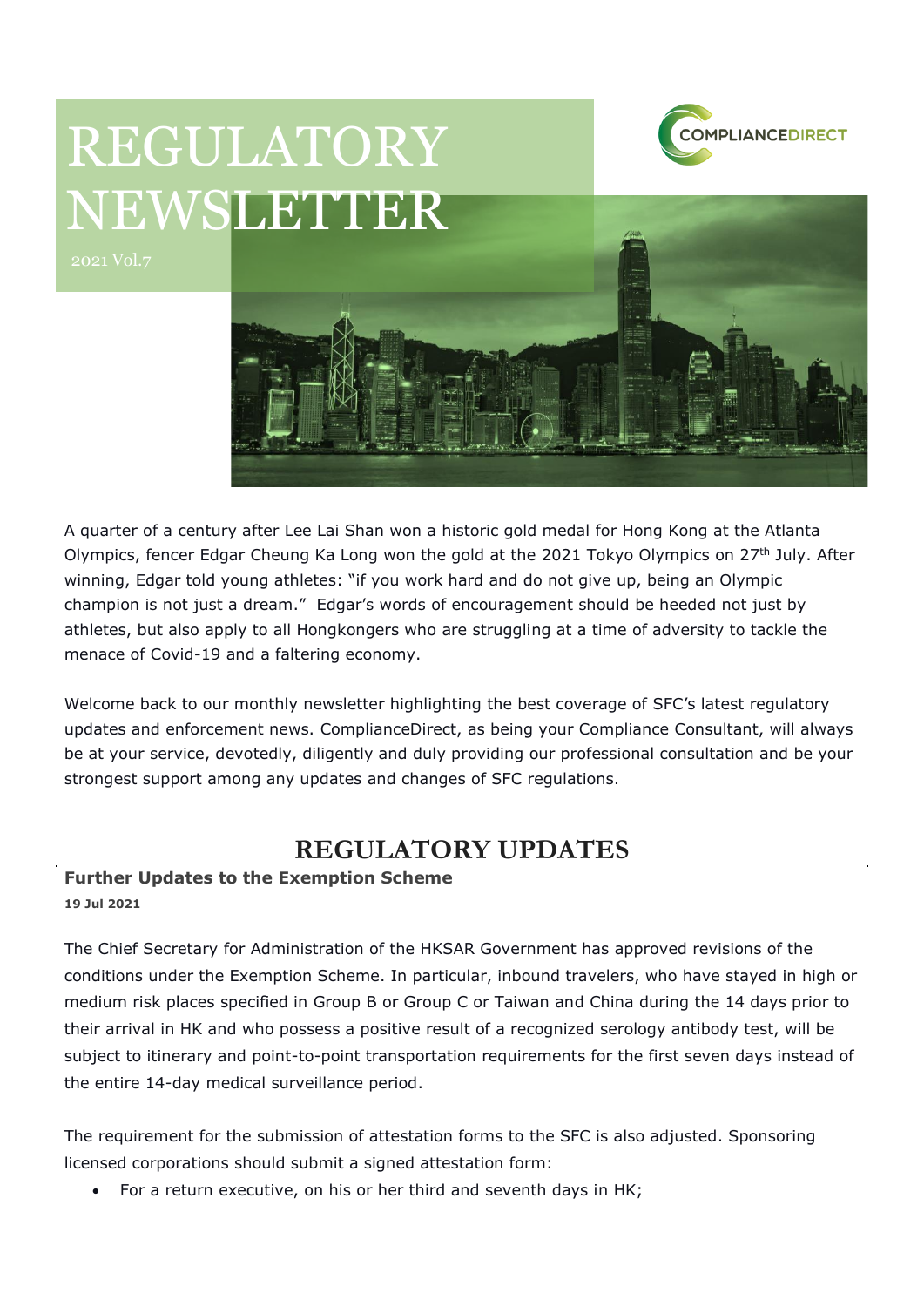- For a visiting executive,
	- o On the last day of his or her trip if he or she stays in HK for less than 3 days
	- $\circ$  On his or her 3<sup>rd</sup> day in HK, and on the seventh day in Hong Kong or the last day of his or her trip, whichever is earlier, if he or she stays in Hong Kong for more than 3 days.

Please refer to the updated attestation form at Appendix II of the Circular.

The antibody testing and COVID-19 testing (post-arrival test) requirements of the Exemption Scheme are also updated:

- The list of recognised laboratories and criteria;
- The specification that specimens must be collected for an antibody test on day of arrival or the following day has been removed;
- The post-arrival test on the  $7<sup>th</sup>$  day will be advanced to the  $5<sup>th</sup>$  day in HK.

Please refer to Appendix I of the Circular for the corresponding revisions.

#### **[View Circular](https://apps.sfc.hk/edistributionWeb/gateway/EN/circular/doc?refNo=21EC30)**

### **Warning statement on unregulated virtual asset platforms 16 Jul 2021**

The SFC is aware that Binance has offered trading services in stock tokens in a number of jurisdictions and is concerned that these services may also be offered to Hong Kong investors. The SFC wishes to make it clear that no entity in the Binance group is licensed or registered to conduct regulated activity in Hong Kong.

The SFC stated that stock tokens are likely to be "securities" under the SFO and warns that where the stock tokens are "securities", marketing and/or distributing such tokens – whether in Hong Kong or targeting Hong Kong investors – constitute a "regulated activity" and require a license from the SFC unless an applicable exemption applies.

The SFC also warns that it may be an offence for any person to offer such tokens to the Hong Kong public without the SFC's authorization or registration.

**[View Circular](https://apps.sfc.hk/edistributionWeb/gateway/EN/news-and-announcements/news/doc?refNo=21PR76)**

# **ENFORCEMENT NEWS**

#### **SFC and ICAC search a listed company and an underwriter**

#### **7 July 2021**

A senior executive of a listed company has been arrested in a joint operation of the SFC and the ICBC.

#### **SFC sanctions Sino-Rich Securities & Futures Limited's responsible officers**

#### **19 July 2021**

The SFC has suspended the licence of the two responsible officer of Sino-Rich for seven to ten months.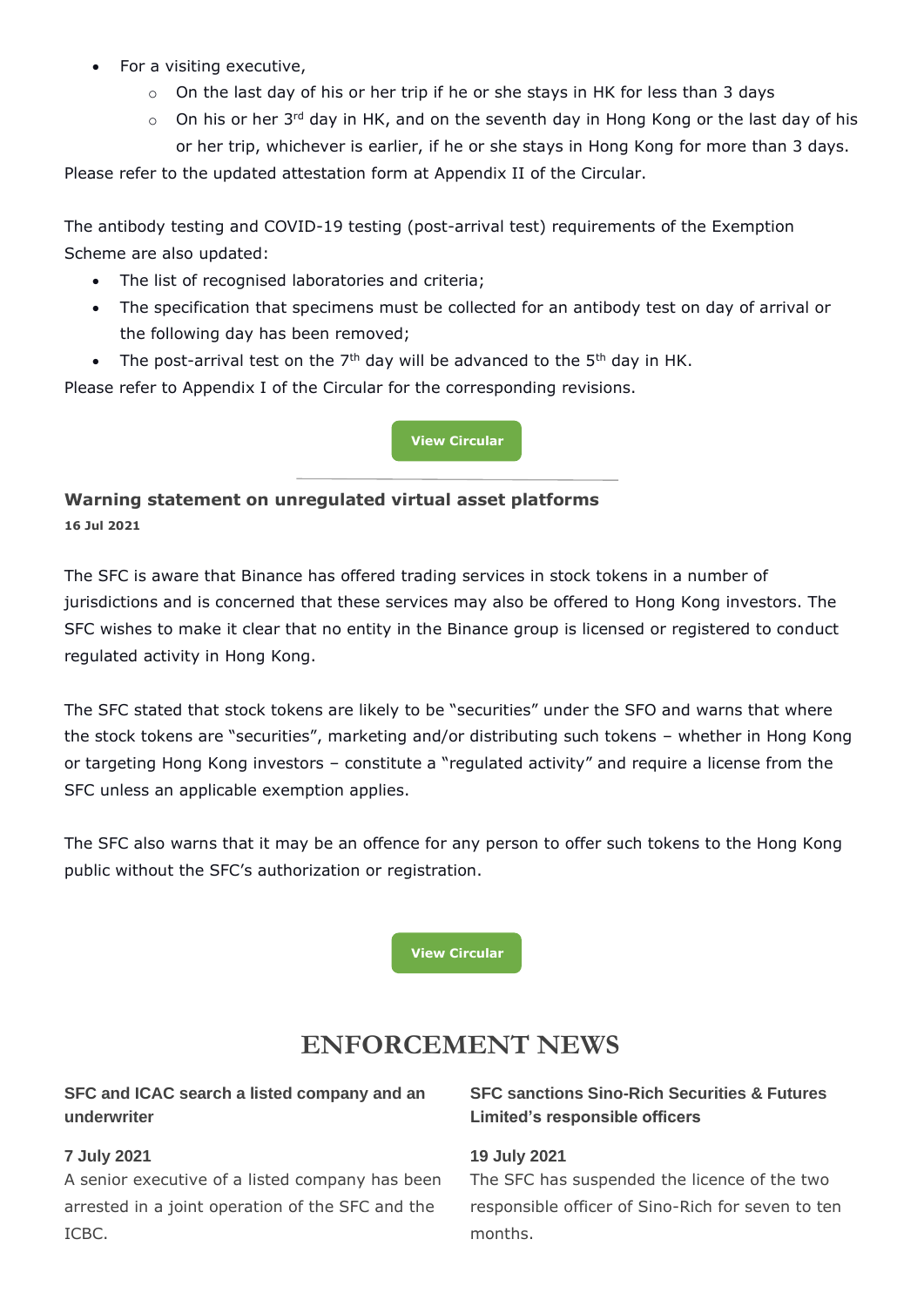The operation also involved a search of the offices of the listed company and one of its underwriters in its initial public offering. The SFC conducted the search for the offences related to a suspected ramp-and-dump market manipulation scheme and other market misconduct under the SFO.

The joint operation demonstrated the close collaboration between the SFC and the ICAC to tackle complex and serious financial crimes in order to maintain the integrity of HK's financial markets.

**SFC reprimands and fines Raymond Leung Tak Shing \$400,000 for breaches of anti-money laundering regulatory requirements**

#### **5 July 2021**

The SFC has reprimanded Mr Raymond Leung Tak Shing, CEO, director, compliance officer and money laundering reporting officer of Yardley Securities Limited ("YSL"), and fined him \$400,000 for failures in complying with AML regulatory requirements.

The SFC found that, Leung, who was responsible for handling and approving third party fund transfers at YSL, approved such transfers in two client accounts between February and May 2016 without sufficient scrutiny, nor documenting the enquiries he claimed to have made at the relevant time, despite numerous indicators suggesting that some of them were unusual or suspicious.

The disciplinary actions follow the SFC'S sanctions against Sino-Rich for failing to comply with anti-money laundering and counter-terrorist financing regulatory requirements between April 2015 an October 2017.

The SFC found that they failed to:

- ensure that Sino-Rich established and implemented adequate and effective internal policies and procedures to detect, process and approve cash deposits and third-party fund transfers;
- diligently supervise staff members of Sino-Rich to ensure that followed Sino-Rich's policies and procedures in relation to cash deposits and third-party transfers; and
- ensure that Sino-Rich conducted proper enquiries on suspicious cash deposits and third-party fund transfers and/or reported them to the JFIU.

**[View News](https://apps.sfc.hk/edistributionWeb/gateway/EN/news-and-announcements/news/doc?refNo=21PR72) [View News](https://apps.sfc.hk/edistributionWeb/gateway/EN/news-and-announcements/news/doc?refNo=21PR77)**



#### **5 July 2021**

An SFC investigation found that Mr Lau Kwo, former licensed representative of Mason Securities Limited ("MSL"), in his capacity as an account executive of MSL, falsely represented that he had provided risk disclosure statements to six clients when they opened accounts with MSL via a non-face-to-face approach.

Lau also conducted trades in the internet trading accounts of his mother and wife by utilizing their usernames and passwords. The SFC has banned Lau from re-entering the industry for 12 months from 3 July 2021 to 2 July 2022.